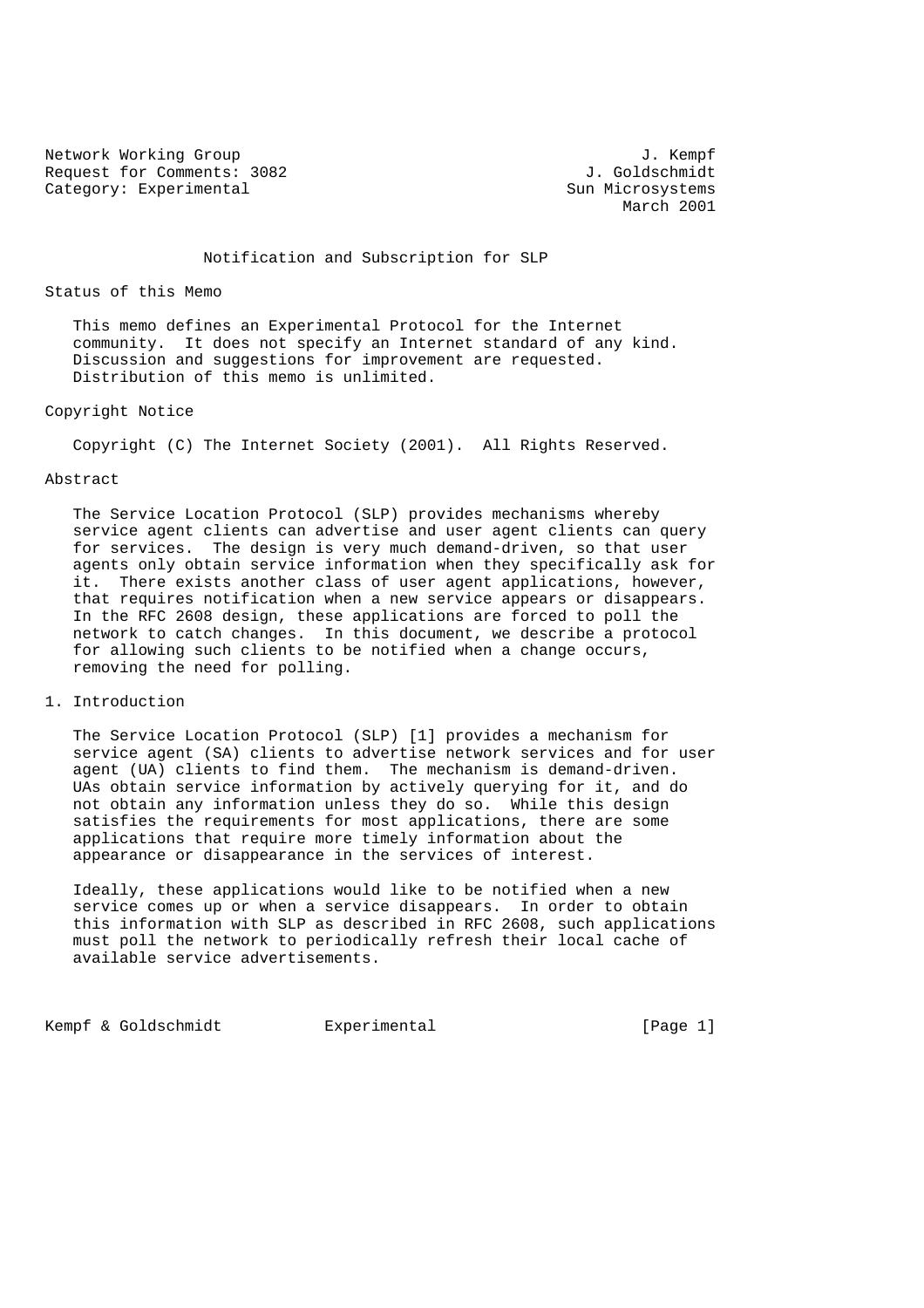An example of such a client is a desktop GUI that wants to display network service icons as soon as they appear to provide users with an accurate picture of all services available to them.

 Because polling is inefficient and wasteful of network and processor resources, we would like to provide these applications a mechanism whereby they can be explicitly notified of changes. In this document, we describe a scalable mechanism allowing UAs to be notified of changes in service availability.

2. Notation Conventions

 The key words "MUST", "MUST NOT", "REQUIRED", "SHALL", "SHALL NOT", "SHOULD", "SHOULD NOT", "RECOMMENDED", "MAY", and "OPTIONAL" in this document are to be interpreted as described in RFC 2119 [2].

3. Terminology

 In this section, we present some additional terminology beyond that in [1] and [3].

 Notification - A message sent to an interested agent informing that agent that a service has appeared or disappeared.

 Subscription - A request to be informed about changes in service availability for a particular service type and scopes.

4. Design Considerations

 The primary design consideration in a notification protocol for SLP is that we would like it to exhibit the same high degree of scalability and robustness that the base SLP protocol exhibits. Notification should work in small networks with only a few SAs, as well as large enterprise networks with thousands of SAs and hundreds of DAs. Small networks should not be required to deploy DAs in order to receive the benefits of notification. We also want to assure that notification in large networks does not cause heavy processing loads to fall on any one particular SLP agent. This requires that the task of notification be distributed rather than centralized, to avoid loading down one agent with doing all the notification work. Finally, we would like the notification scheme to be robust in the face of DA failures, just as the base SLP design is.

 An important consideration is that the UA clients obtain notifications of SA events in a timely fashion. If a UA has subscribed to notification for a particular service type, the UA should receive such notification regardless of the state of intervening DAs. SLP is transparent with respect to DAs supporting a

Kempf & Goldschmidt Experimental [Page 2]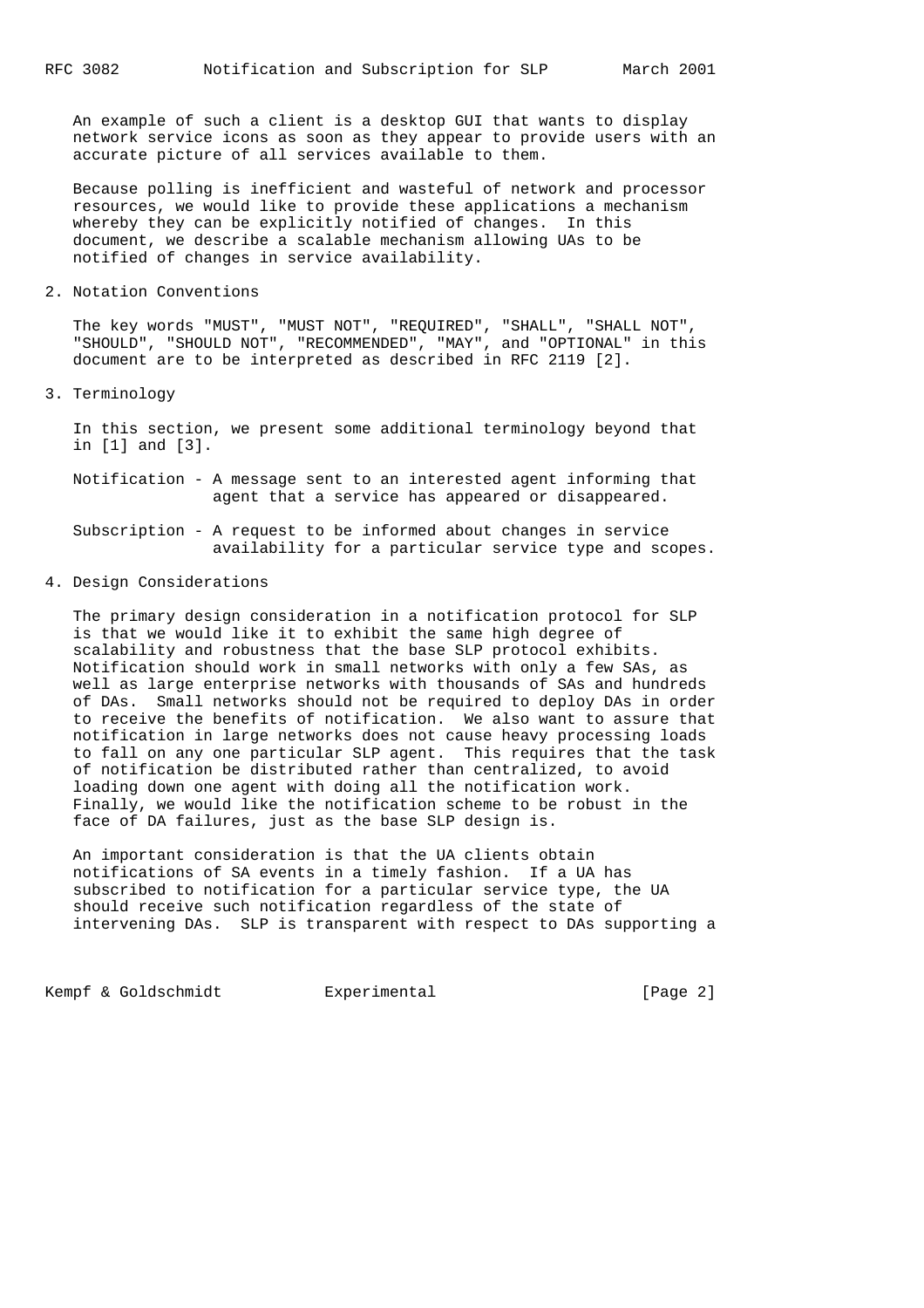particular scope; that is, a UA can use any DA with a particular scope and expect to get the same service advertisements. Notifications should exhibit the same property. Whether or not a UA receives a notification should not depend on the DA to which they happen to connect. This preserves the DAs' identity as a pure cache.

 Another goal is that the notification messages contain enough information about the triggering event that the UA can determine whether or not it is of interest in the large majority of cases without having to issue another SLP request a priori. The UA may, of course, issue an SLP request for related reasons, but it should not have to issue a request to obtain more information on the event that triggered the notification in most cases. This reduces the amount of network traffic related to the event.

 In order to simplify implementation, we would like to use similar mechanisms for notification in large and small networks. The mechanisms are not identical, obviously, but we want to avoid having radically different mechanisms that require completely separate implementations. Having similar mechanisms reduces the amount of code in UA and SA clients.

 A minor goal is to make use of existing SLP message types and mechanisms wherever possible. This reduces the amount of code necessary to implement the notification mechanism, because much code can be reused between the base SLP and the notification mechanism. In particular, we expect to make use of the SLP extension mechanism in certain cases to support subscription.

5. Notification Design Description

 In order to support scalability, we split the design into two parts. A small network design is used when no DAs are present in the network. A large network design is used in networks with DAs. The following subsections describe the two designs.

5.1 Small Network Design

 In networks without DAs, UAs are notified by an SA when the SA initially appears, and when the SA disappears. This allows UAs to know about the list of service types the SA supports. In small networks, there is no centralized agent available to administer subscriptions for newly appearing SAs. This rules out any kind of subscription design in which a UA subscribes to notifications for a particular service type in particular scopes of interest, because a newly appearing SA can't tell whether or not there are any subscriptions without a centralizing agent to tell it.

Kempf & Goldschmidt Experimental [Page 3]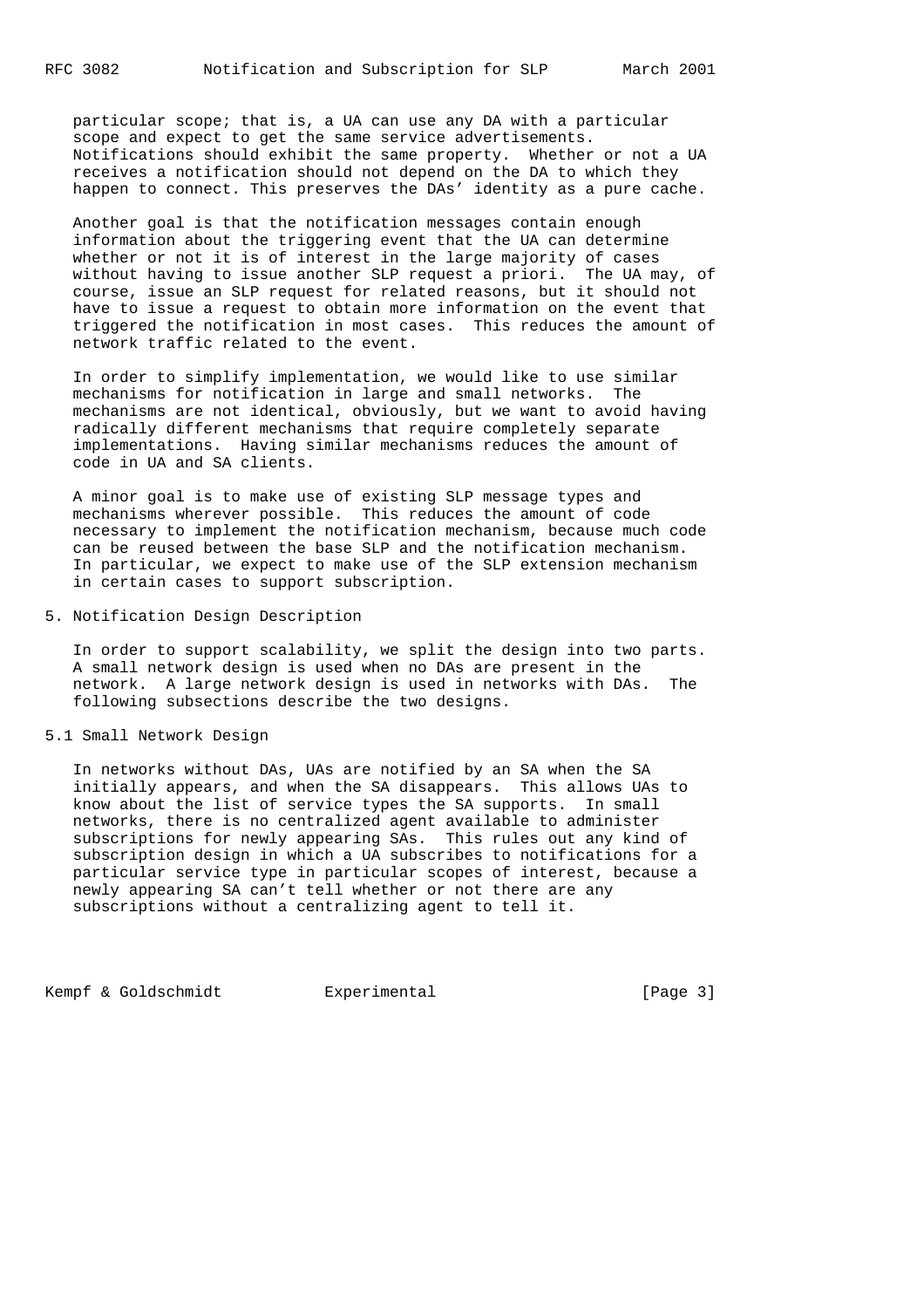As a result, SAs perform notification when they come on line and prior to shutting down regardless of their scope or service type, if they are capable of performing notification. This means that a UA receives notification of all types of changes for all scopes and service types, and consequently must be prepared to filter out those changes in which it is not interested (other scopes, other service types).

 The design requires SAs to perform notification by IP multicasting (or broadcasting in IPv4 if multicast is not available) SLP SrvReg or SrvDereg messages using the multicast transmit algorithm described in Section 9.0. The port number for notifications is not the default SLP port, because that port is only accessible to privileged users on some operating systems, but rather the port 1847, as assigned by IANA.

 In IPv4, the SA performs multicast on the SLP multicast address (239.255.255.253, default TTL 255) and is administratively scoped in the same manner as SLP [4]. IPv4 UAs interested in notification join the multicast group 239.255.255.253 and listen on port 1847. In IPv6, the multicast is performed to the scoped IPv6 addresses for the service type advertised, as described in [8]. The SA advertises on all addresses up to and including the largest multicast scope that it supports. IPv6 UAs interested in notification join the multicast groups corresponding to the multicast scopes and service type in which they are interested and listen on port 1847. For example, an IPv6 UA that has access to site local scope and is interested in a service type whose hash is 42, calculated according to the algorithm in [8], joins the groups FF01:0:0:0:0:0:10042 through FF05:0:0:0:0:0:10042.

## 5.2 Large Network Design

 In networks with DAs, a DA supporting a particular scope can act as an intermediary for administering UA subscriptions. A subscription consists of a service type and a collection of scopes. A UA interested in being notified about changes in a particular service type attaches the Subscribe extension to a SrvRqst message sent to the DA. The DA obtains multicast group addresses for notification based on the algorithm described in Section 8.0 and puts them into a NotifyAt extension which it attaches to the SrvRply. The UA listens on the group addresses in the reply for notifications.

 When a new subscription comes in, existing SAs are informed about the subscription using the following procedure. The DA compares the service type and scopes in the new subscription against a list of existing subscriptions. If no previous subscription has the same service type and scopes, the DA MUST multicast a DAAdvert, using the

Kempf & Goldschmidt Experimental [Page 4]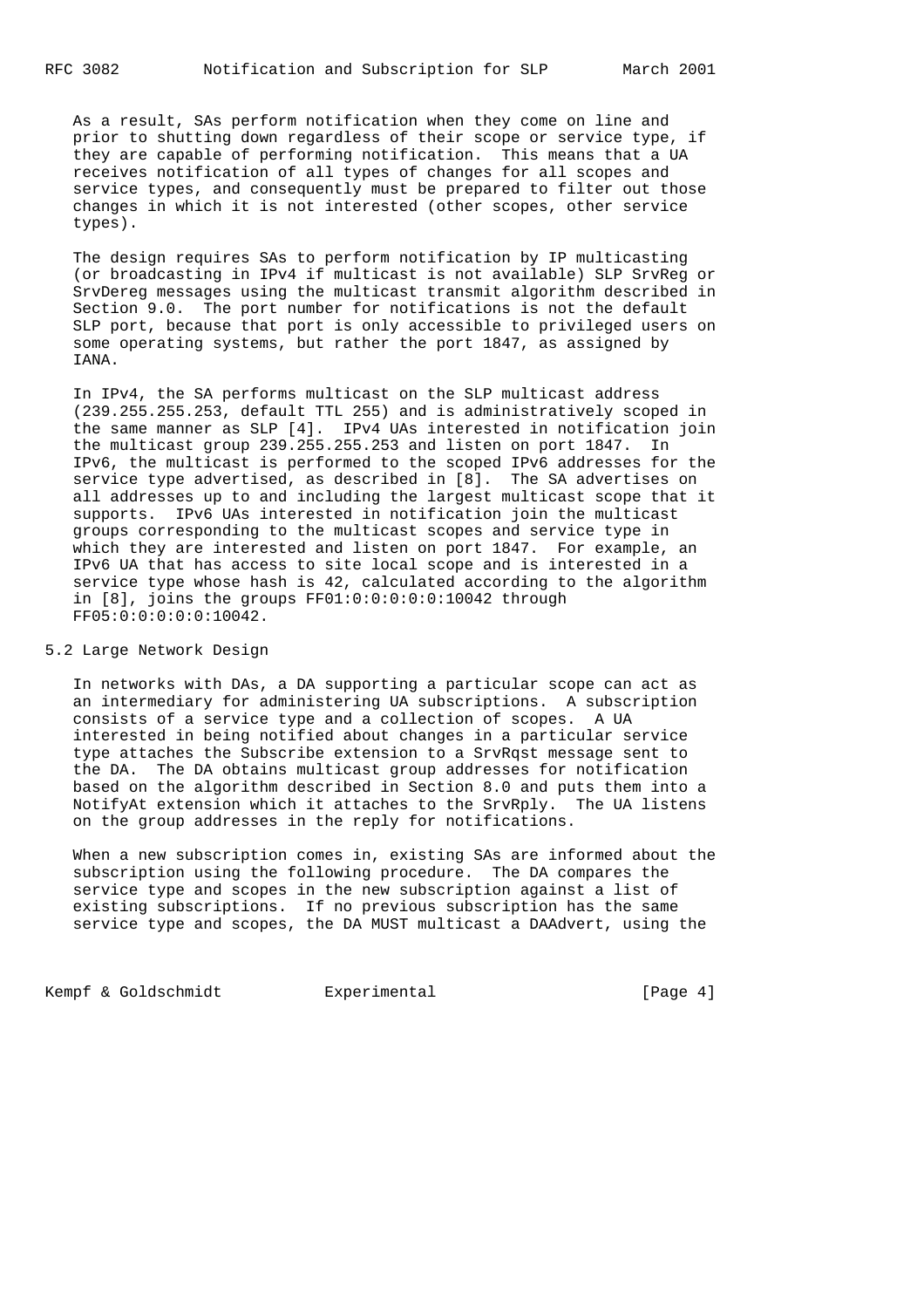multicast transmit algorithm described in Section 9.0, and MUST include the NotifyAt extension with the multicast group addresses for notification. If an existing subscription covers the same service type and scopes as the new subscription, the DA MUST NOT multicast a DAAdvert.

 A DA MUST keep track of subscriptions it has arranged as well as subscriptions arranged by other DAs in any scopes with which the DA is configured. To avoid multiple multicast NotifyAt messages, a DA MUST wait a random amount of time, uniformly distributed between 0 and 3 seconds before sending the multicast DAAdvert with NotifyAt. During this period, the DA MUST listen for NotifyAt messages that match the one from the new subscription. If a matching NotifyAt is detected, the DA MUST not multicast.

 When a new SA registers with a DA that has existing subscriptions, the new SA is informed of notifications it should perform using the following procedure. If the service type and scopes in the new SA's SrvReg messages match an existing subscription, a NotifyAt containing the multicast addresses for notification MUST be included in the SrvAck. If the SA doesn't support notification, it simply ignores the extension. If the service type and scopes in the new SA's SrvReg do not match any existing subscriptions, the DA MUST NOT include a NotifyAt.

 The DA itself MUST also perform notification, according to the multicast transmit algorithm, when a service advertisement times out. Time-out of a service advertisement results in the DA multicasting a SrvDereg for the deregistered URL. This allows interested UAs to be informed of the service advertisement's demise even if the SA has disappeared without deregistering. A DA MUST NOT perform notification when it receives a SrvReg from an SA, however, that is the job of the SA.

 As in small networks, notification is performed primarily by SAs. If an SA receives a DAAdvert or SrvAck with a NotifyAt extension and the following conditions are met:

- 1. The SA supports notification.
- 2. The SA's service type matches the service type in the NotifyAt extension.
- 3. The SA's scopes match one of the scopes of the NotifyAt extension.

Kempf & Goldschmidt Experimental [Page 5]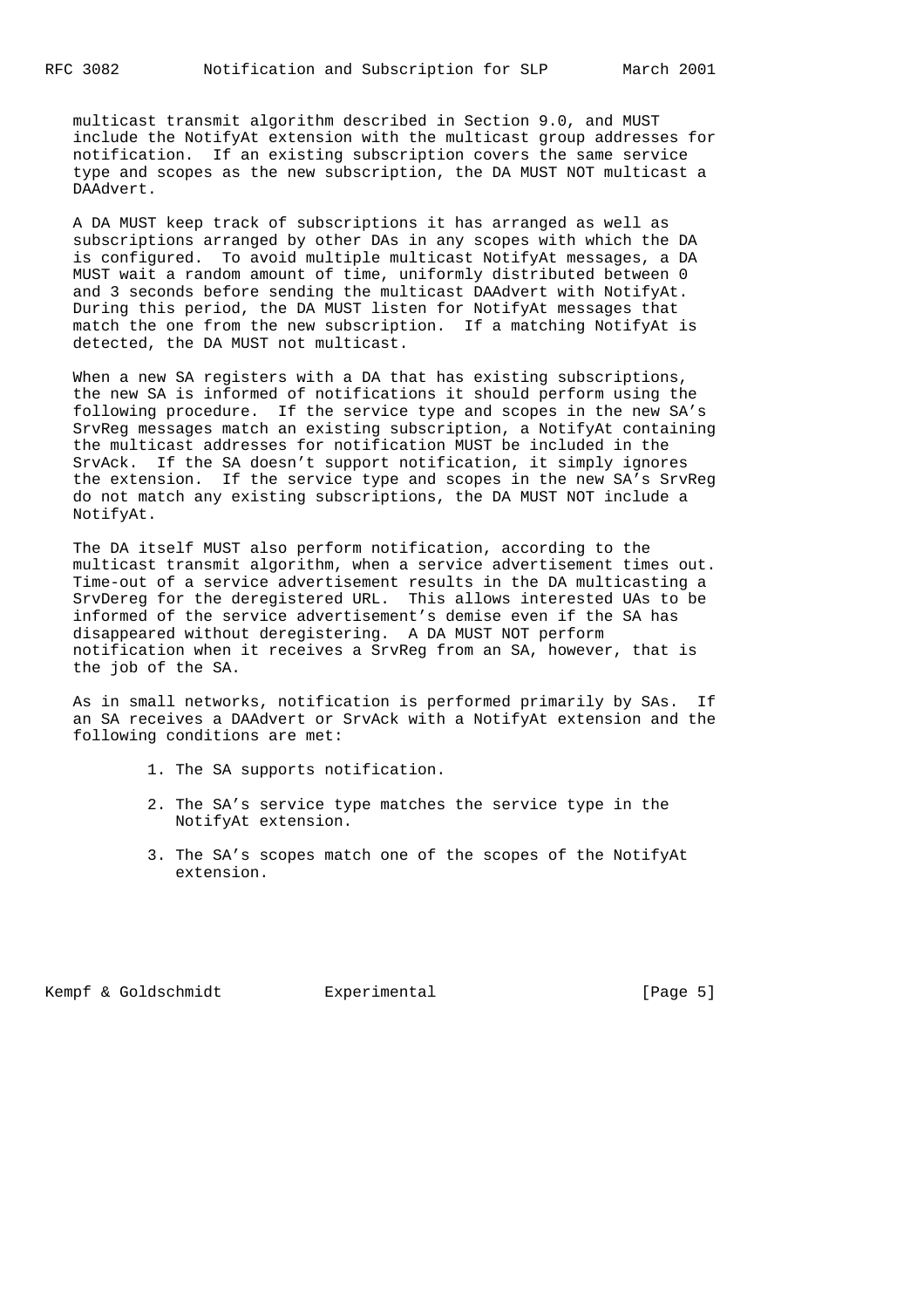then the SA saves the multicast addresses that correspond to the scopes and service types it supports. The SA MUST perform notification immediately after the SA has performed the SrvReg or SrvDereg with the DA. An SA that has detected a DA in its scopes MUST NOT multicast any notifications unless it receives a NotifyAt extension in a SrvAck with service type and scopes matching the SA's service type and scopes.

6. Subscribe Extension

The Subscribe extension has the following format:

 $0$  1 2 3 0 1 2 3 4 5 6 7 8 9 0 1 2 3 4 5 6 7 8 9 0 1 2 3 4 5 6 7 8 9 0 1 +-+-+-+-+-+-+-+-+-+-+-+-+-+-+-+-+-+-+-+-+-+-+-+-+-+-+-+-+-+-+-+-+ Extension Type = 0x0004 | Extension Length | +-+-+-+-+-+-+-+-+-+-+-+-+-+-+-+-+-+-+-+-+-+-+-+-+-+-+-+-+-+-+-+-+ | Ex. Len. (ct) | Abs. Type Fl. | +-+-+-+-+-+-+-+-+-+-+-+-+-+-+-+-+

 The scope list and service type of the extension are taken from the accompanying SrvRqst. The abstract type flag indicates whether the UA is interested in hearing from all SAs advertising concrete instances of an abstract type [3], and is only of interest if the service type in the SrvRqst is a concrete type. If the flag is 1, the UA is interested in hearing from all SAs advertising concrete types having the same abstract type as the type of the SrvRqst. If the flag is 0, the UA is only interested in hearing from SAs supporting the particular concrete type in the SrvRqst. If the service type in the accompanying SrvRqst is not a concrete type, the flag is ignored.

7. NotifyAt Extension

 $0$  and  $1$  and  $2$  3 0 1 2 3 4 5 6 7 8 9 0 1 2 3 4 5 6 7 8 9 0 1 2 3 4 5 6 7 8 9 0 1 +-+-+-+-+-+-+-+-+-+-+-+-+-+-+-+-+-+-+-+-+-+-+-+-+-+-+-+-+-+-+-+-+ | Extension Type = 0x0005 | Extension Length | +-+-+-+-+-+-+-+-+-+-+-+-+-+-+-+-+-+-+-+-+-+-+-+-+-+-+-+-+-+-+-+-+ | Ext. Len (ct) | Subscription Lifetime | SGL List Len. \ +-+-+-+-+-+-+-+-+-+-+-+-+-+-+-+-+-+-+-+-+-+-+-+-+-+-+-+-+-+-+-+-+ |SGL L. Len (ct)| Scope/Group List \ +-+-+-+-+-+-+-+-+-+-+-+-+-+-+-+-+-+-+-+-+-+-+-+-+-+-+-+-+-+-+-+-+ | Length of Service Type Name | Service Type Name +-+-+-+-+-+-+-+-+-+-+-+-+-+-+-+-+-+-+-+-+-+-+-+-+-+-+-+-+-+-+-+-+

Kempf & Goldschmidt Experimental [Page 6]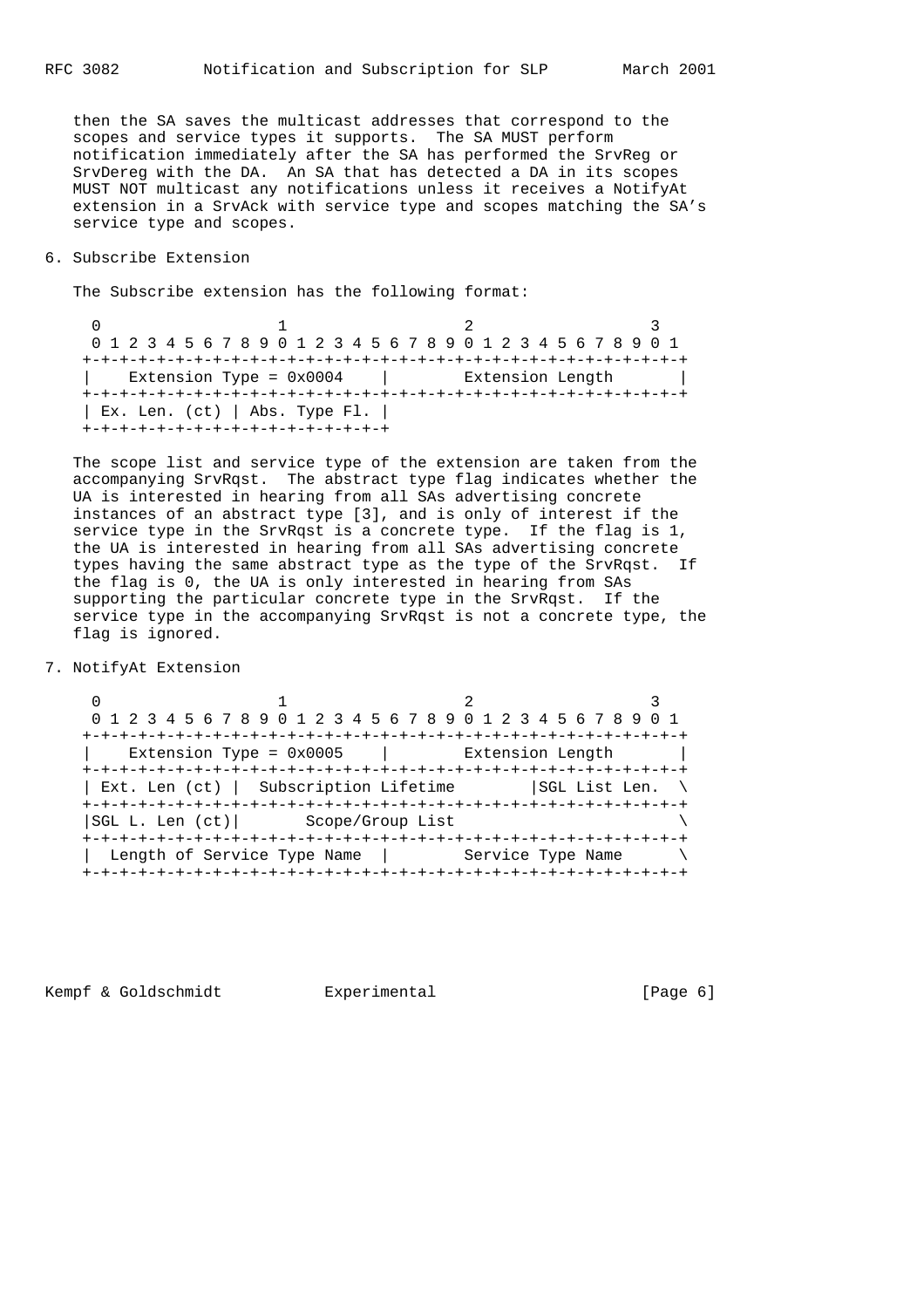The service type name is in the same format as in the SrvRqst. The scope/group list is a list of scope names and multicast group addresses. The following ABNF [5] syntax describes the list:

| sqlist      | = sgitem / sgitem "," sglist                    |
|-------------|-------------------------------------------------|
| sgitem      | $=$ scope-name ":" ip-addr                      |
| ip-addr     | = ipv4-number   ipv6-number                     |
| scope-name  | = ; See RFC 2608 for the format of scope names. |
| ipv4-number | $= 1*3$ DIGIT 3("." $1*3$ DIGIT)                |
| ipv6-number | = $i$ See RFC 2373 [9] Section 2.2              |

An example of a scope/group list for IPv4 is:

eng:239.255.255.42,corp:239.255.255.43

An example of a scope/group listfor IPv6 is:

eng:FF02:0:0:0:0:0:1:1042,corp:FF03:0:0:0:0:0:1:1042

 The scope/group list gives the multicast addresses to use for notifications involving the service type for the given scopes.

 The service type name can be a simple type name, an abstract type name, or a concrete type name. If the name is an abstract type name, all SAs advertising the abstract type MUST notify. If the name is a concrete or simple type name, ONLY those SAs advertising the simple or concrete type MUST notify, others MUST NOT notify. A DA that receives a subscription for a concrete type with the abstract type flag set, MUST include the abstract type name in all the NotifyAt messages it sends. If the DA receives a subscription for a concrete type with the abstract type flag not set, the DA MUST NOT include the abstract type, but rather MUST include the concrete type name.

 There are three cases in which an agent may receive a NotifyAt extension: in a SrvRply returned to a UA, in a multicast DAAdvert, and in a SrvAck returned to an SA. The three subsections below describe the response in each of these cases.

7.1 NotifyAt received with SrvRply

 When a UA sends a SrvRqst with a Subscribe extension, the DA responds with a SrvRply including a NotifyAt. The DA MUST NOT unicast a NotifyAt to a UA with any other message and MUST NOT send a NotifyAt unless a SrvRqst with a Subscribe extension was received.

 The UA responds by setting up a multicast listener to the group addresses included in the extension on the SLP notification port 1847. The UA MAY also want to note the expiration lifetime of the

Kempf & Goldschmidt Experimental [Page 7]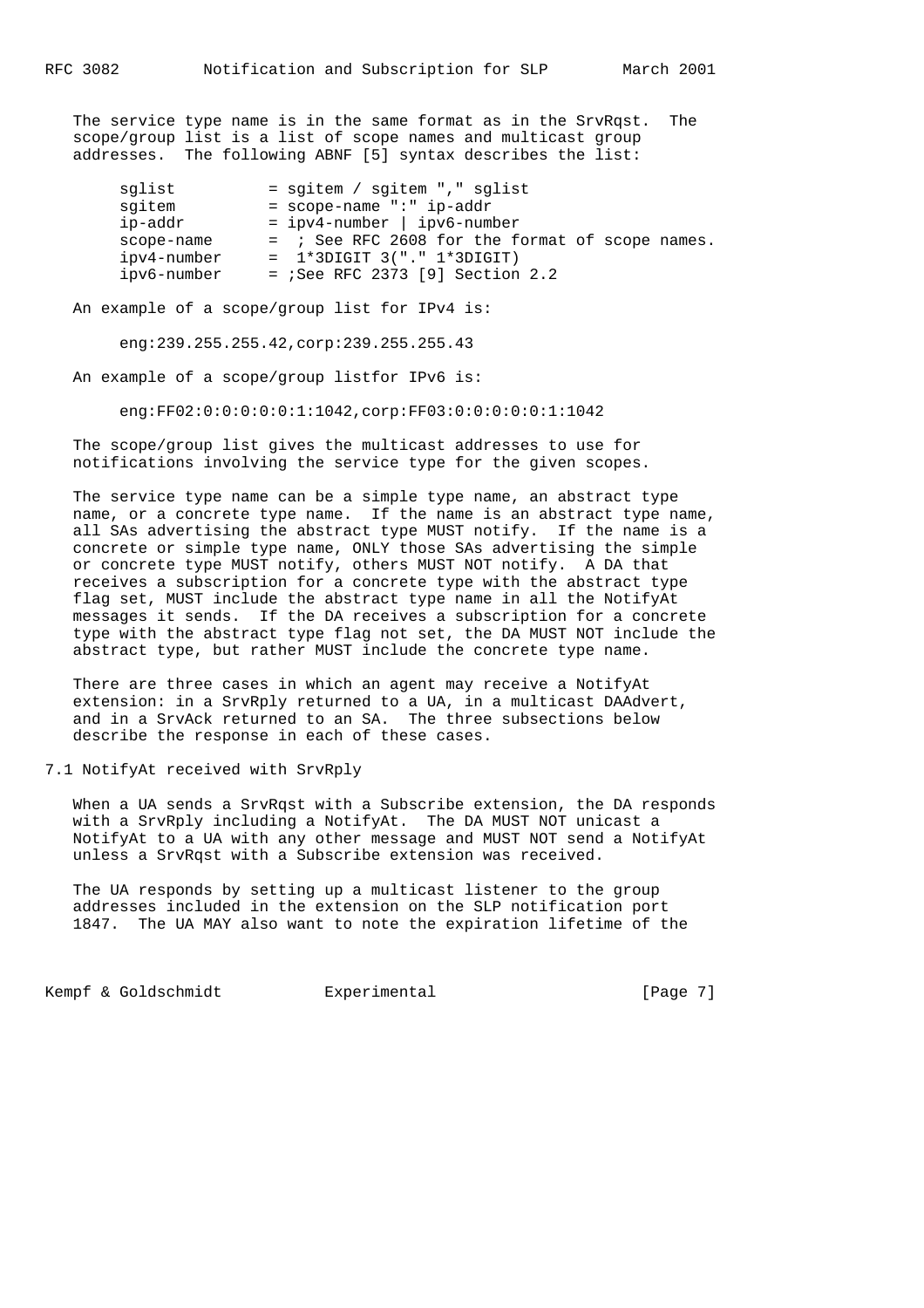subscription assigned by the DA, and reissue a subscription before the lifetime expires.

7.2 NotifyAt received with Multicast DAAdvert

 The DA multicasts a NotifyAt with a DAAdvert using the multicast transmit algorithm when a UA has requested notification and the scopes and service type in the subscription were not previously seen. This message informs existing SAs having the service type and scopes in the announcement that they should multicast notifications when they shut down.

 A receiving SA participating in notification responds by noting the multicast address if the service type and scopes match. When the SA is about to go down, the SA MUST first unicast a SrvDereg without attribute tag list to its DAs (as per standard SLP), then it MUST multicast the same SrvDereg message according to the multicast transmit algorithm. The SA MUST cease performing notification when the subscription lifetime expires, unless a subsequent NotifyAt is received prolonging the subscription.

 A UA that is performing passive DA detection will naturally also receive the extension, but the UA SHOULD ignore the extension.

7.3 NotifyAt received with SrvAck

 An SA can receive a NotifyAt with a SrvAck when it first comes up and registers itself with a DA. If the DA has any subscriptions from UAs for the service type and scopes represented by the SA, it MUST return a NotifyAt with the SrvAck.

 The SA upon receiving the NotifyAt immediately multicasts the same SrvReg it sent to the DA, according to the multicast transmit algorithm. The SA MUST only perform the multicast algorithm once, even if it registers with more than one DA and receives the NotifyAt in reply from more than one. Prior to its demise and after deregistering with a DA, the SA MUST notify with the same SrvDereg, as described in Section 7.2.

8. Multicast Address Allocation

 Enterprise networks that allow SLP notification SHOULD deploy the Multicast Address Allocation Architecture (MAAA) including administratively scoped multicast and Multicast Address Dynamic Client Allocation Protocol (MADCAP) [6].

 If it is not possible to obtain a multicast address for use in SLP notifications, the SLP multicast address is used.

Kempf & Goldschmidt Experimental [Page 8]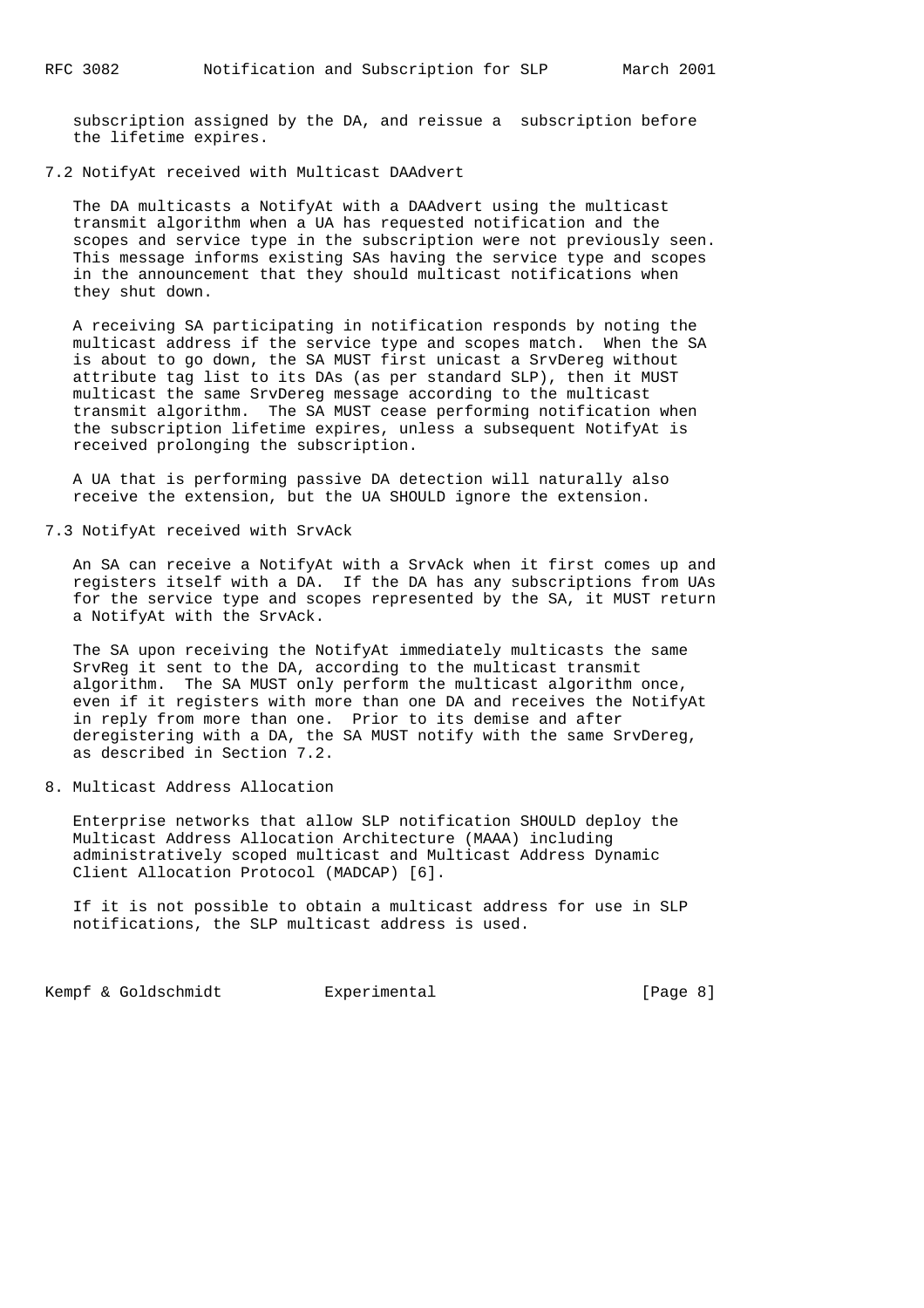If the MAAA infrastructure is deployed, DAs and SAs obtain their scope configuration from MADCAP, because the SLP scopes are the same as the MADCAP scopes. Each SLP scope MUST correspond to a multicast scope name, in the sense of [6]. In such a case, a DA allocates, using MADCAP, a new multicast group address for each new service type/scope pair to which a UA subscribes. The allocation is made by MADCAP from the multicast address range for the scope. In this way, only those UAs interested in the service type and scopes in the subscription receive the multicast notification. The DA sets up the lease on the multicast address to correspond with the duration of the subscription. If the MADCAP server runs out of addresses, the SLP multicast group is used as a last resort.

 For example, if the multicast scope has an address range of 239.1.0.0 through 239.1.255.255, the notification group address for service type X in scope A could be 239.1.0.42 and for service type Y in scope B could be 239.1.42.42.

## 9. Multicast Transmit Algorithm

 The DA and SAs use a multicast transmit algorithm similar to that used for discovering services in SLP, described in RFC 2608 [1], except the agent performing the notification doesn't wait for replies. The agent performing the notification transmits a notification message repeatedly over a period of 15 seconds, backing off exponentially on the duration of the time interval between the multicasts. The rationale for this algorithm is to limit the duration and scope of the multicast announcement while still repeating the announcement enough times to increase the probability that one message gets through.

 For an SA, a notification message is either a SrvReg or a SrvDereg message, depending on whether the SA is registering a new service or deregistering a service. When a new service is registered, the SrvReg message MUST have the fresh bit set in the SLP header. The entire list of attributes for the service SHOULD be included. The SrvDereg message MUST NOT include an attribute tag list. Notifications MUST NOT be transmitted at any other time, to minimize multicast traffic.

 Since a SrvReg could contain attribute lists of arbitrary length, the message could potentially overflow the packet MTU for UDP. If an attribute list causes a packet MTU overflow, the SA MUST set the overflow bit in the SLP header. The attribute list in the notification message MUST be formatted so that a UA can use the attributes even if an overflow occurs. If a UA needs more attributes than are transmitted in the notification message, it can contact the SA (if no DA is present) or the DA for the attributes it needs.

Kempf & Goldschmidt Experimental [Page 9]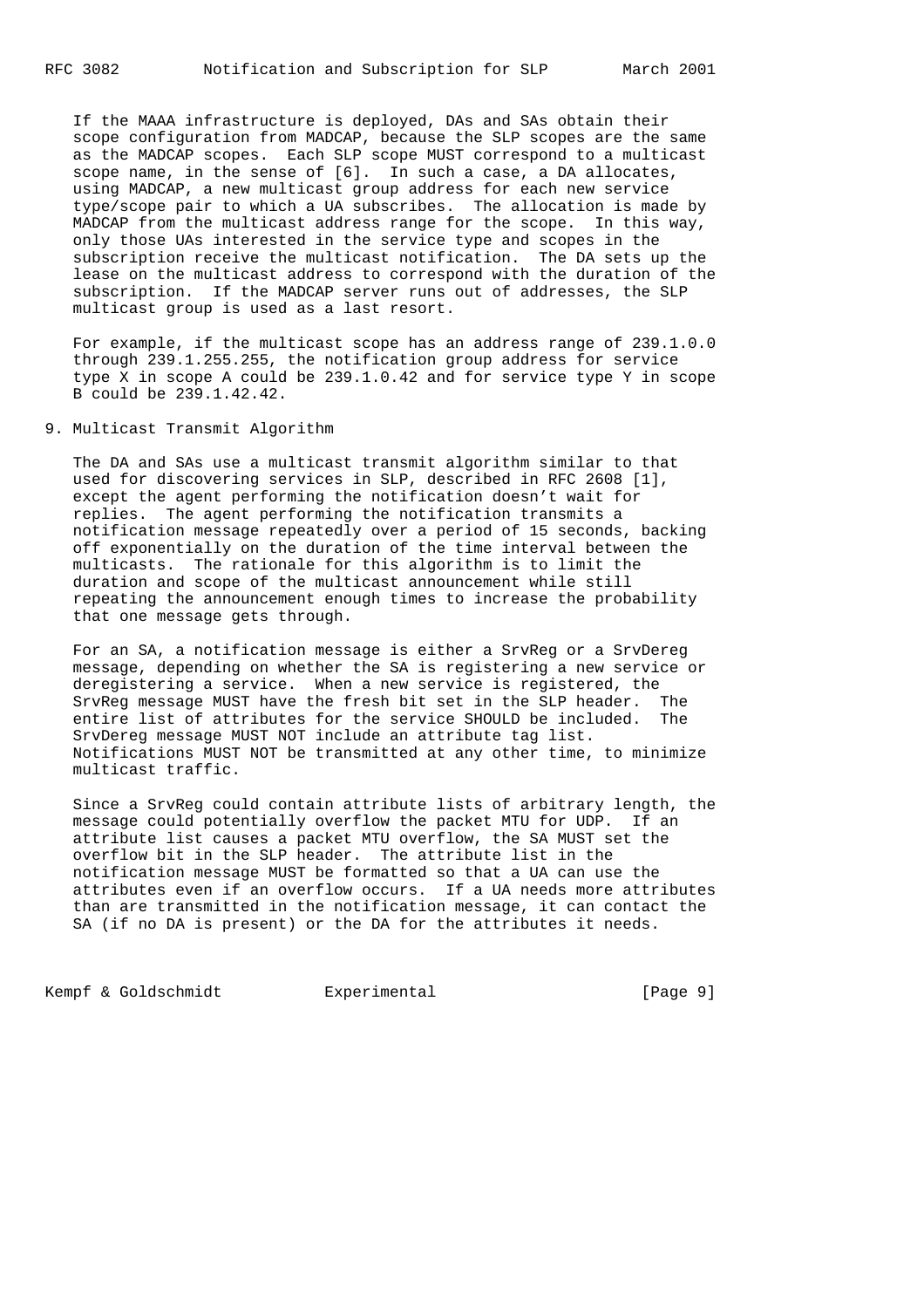A DA multicasts a DAAdvert when a subscription comes in containing a service type and scopes that do not match any on the DA's list of known subscriptions. The same algorithm MUST be used. If the combination of the DA attributes and the NotifyAt message cause the DAAdvert to overflow a UDP packet, DA attributes MUST be truncated to allow the NotifyAt to fit and the overflow bit MUST be set in the header. An SA knows that the purpose of the message is to inform it of a new subscription rather than for passive advertisement, because of the extension, and it can therefore ignore the DA attribute list field if the overflow bit is set in the header. A DA also transmits a SrvDereg message when a service advertisement is deregistered due to timeout, following the same rules as for an SA.

#### 10.0 DA Disappearance

 Robustness to DA failure is an important goal of the design. When a DA disappears due to unforeseen circumstances, subscription information from UAs is lost. UAs continue to get notifications from existing SAs. However, new SAs will not be informed of the subscription unless other DAs also have the subscription information. Because a UA may not discover a new DA until it tries to perform an active request, the UA could potentially miss the appearance of new services. For this reason, UAs that are concerned about receiving notification of absolutely every service that appears SHOULD issue subscriptions to every newly discovered DA that supports the scopes it supports. Similarly, if a DA disappears through controlled shutdown, a UA performing passive discovery can detect the shutdown and reissue the subscription to an alternate DA.

 On the SA side, when a DA goes down, existing SAs continue to notify until the subscription expires. Before ceasing to notify, an SA MUST determine whether the DA is still active and, if not, verify with another DA whether the subscription has been extended. If no other DA is available, the SA MUST ignore the subscription expiration time and continue notifying until a new DA is discovered. When a new DA is discovered the SA must send a new SrvReg to the DA, according to RFC 2608 [1]. The replying SrvAck contains a NotifyAt extension if the UA has renewed its subscription with the DA. If the SrvAck does not contain a NotifyAt message the SA MUST continue to notify until the subscription expires. If a UA is interested in continuing the notification, it renews the subscription with the new DA prior to the expiration of the old one, and so the SA is informed to continue notifying.

Kempf & Goldschmidt Experimental [Page 10]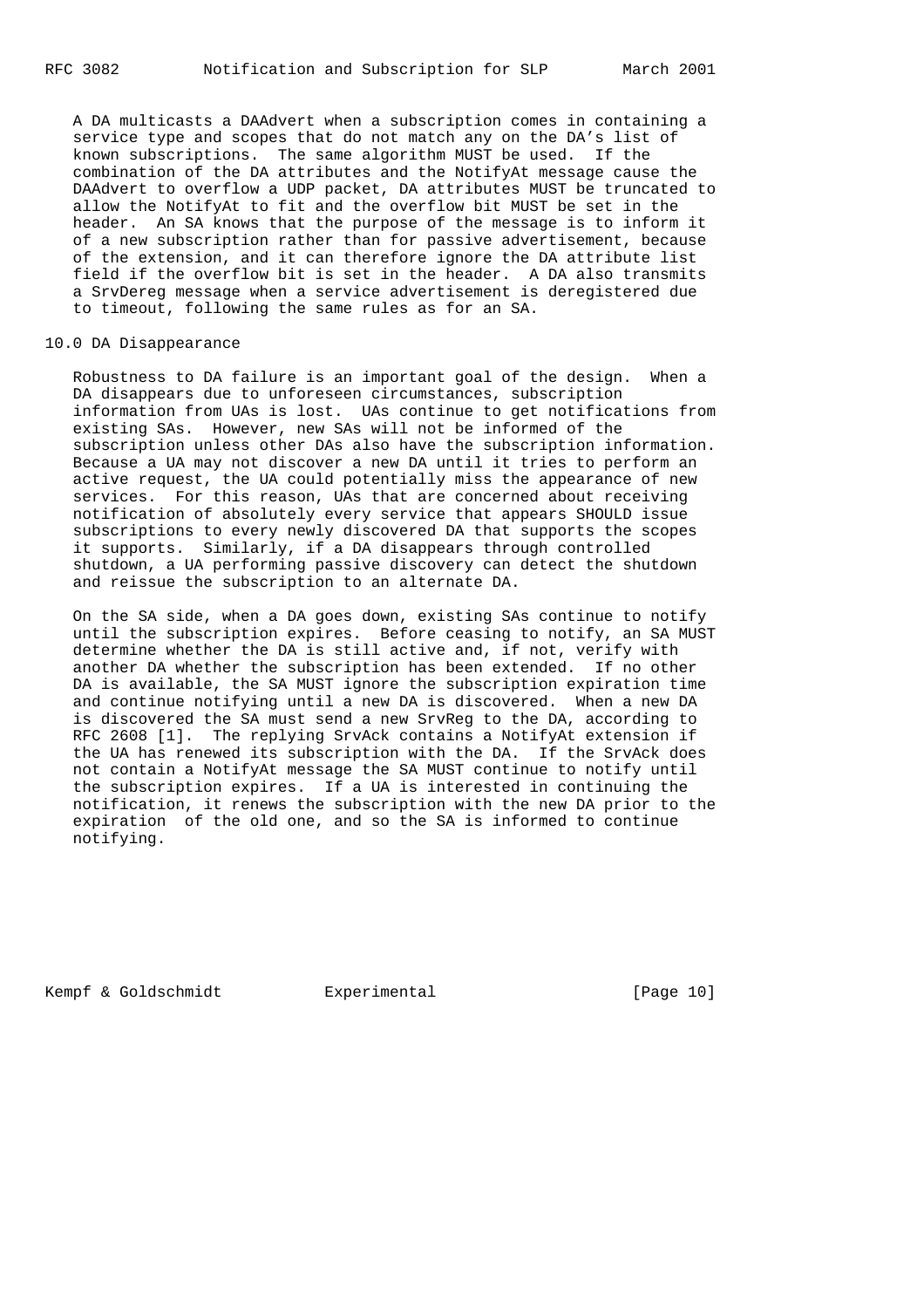Note that this procedure still does not inform SAs that come up between the time a newly booted DA comes up and the time the UA has renewed its subscription with the newly booted DA. If this situation is of concern, multiple DAs can be used to assure that all subscriptions are covered when a DA goes down.

# 11. Network Administration Considerations

 In SLP networks with DAs as described in RFC 2608, the only multicast is the SrvRqst for DAAdverts performed during active DA discovery, and unsolicited DAAdverts sent periodically by the DA for passive discovery. There is no multicast involved in UA queries or SA registrations. This allows network administrators to set up DAs for a particular collection of IP subnets and confine all service discovery traffic to unicast between the SA and UA clients and the DA. Administratively scoped multicast can additionally be used to limit the extent of active DA discovery and passive DA advertising. The amount of multicast involved is not high and DHCP DA and scope configuration can be used to limit which DAs a particular UA or SA client sees, or to inhibit multicast entirely so that UAs and SAs only use configured DAs.

 With notification, however, multicast traffic involving events in SAs becomes available. Because DAs request multicast addresses based on scope and service type, the multicast associated with particular events should only propagate to those subnets in which UAs and SAs of the same scope are interacting. Routers should be configured with administrative multicast scoping to limit multicast. If DAs are not deployed (or the MAAA is not deployed), however, the amount of multicast on the SLP multicast address when notifications are being used could quickly become very large. Therefore, it is crucial that DAs supporting notification be deployed in large networks where UA clients are interested in notification.

## 12. Security Considerations

 The SrvReg and SrvDereg messages contain authentication blocks for all SLP SPIs supported by the DAs with which the SA registers. Since these SPIs are necessarily the same as those that UAs can verify, a UA receiving a multicast notification is in a position to verify the notification. It does so by selecting the authentication block or blocks that it can verify. If authentication fails, either due to lack of an authentication block, or lack of the proper SPI, the UA simply discards the notification. In a network without DAs, the SPIs of the UA and SA must also match.

Kempf & Goldschmidt Experimental [Page 11]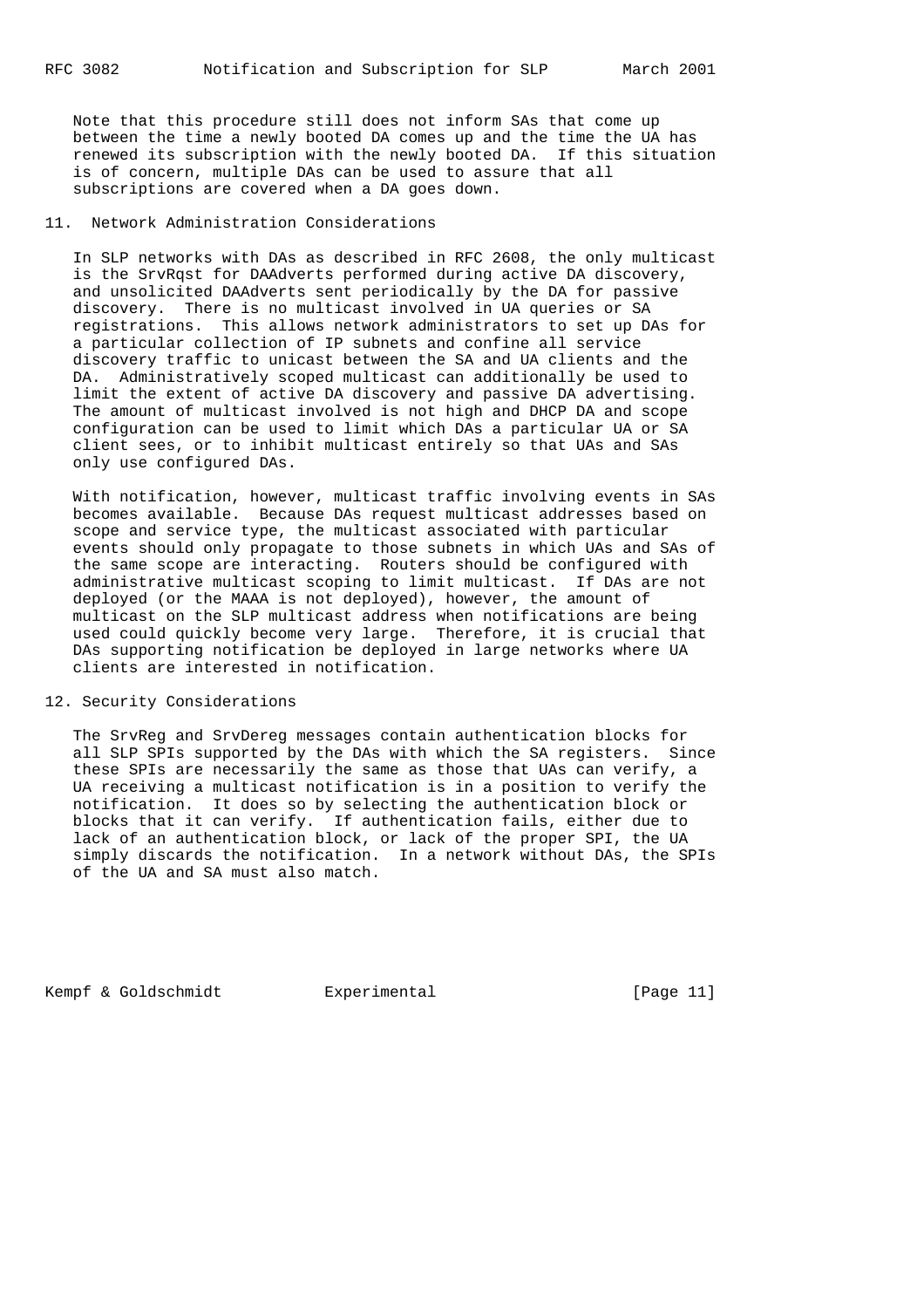# 13. IANA Considerations

 The SLP Notification services use the IANA-assigned port number of 1847. The SLP extension identifiers assigned by IANA are 0x0004 for Subscribe and 0x0005 for NotifyAt.

14. Acknowledgements

 The authors would like to thank Charles Perkins, of Nokia, and Erik Guttman and Jonathan Wood, of Sun Microsystems, for their stimulating discussion and suggestions during the initial phases of the subscription/notification design. We would also like to thank Erik for his intense scrutiny of the specification during the later phases. His comments were instrumental in refining the design. Shivaun Albright, of HP, motivated simplification of the protocol to focus on initial registration and deregistration only. Vaishali Mithbaokar implemented the simplified protocol.

### 15. References

- [1] Guttman, E., Perkins, C., Veizades, J. and M. Day, "Service Location Protocol", RFC 2608, July 1999.
- [2] Bradner, S., "Key Words for Use in RFCs to Indicate Requirement Levels", BCP 14, RFC 2119, March 1997.
- [3] Guttman, E., Perkins, C. and J. Kempf, "Service Templates and service: Schemes", RFC 2609, July 1999.
- [4] Meyer, D., "Administratively Scoped IP Multicast", RFC 2365, July 1998.
- [5] Crocker, D. and P. Overell, "Augmented BNF for Syntax Specifications: ABNF", RFC 2234, November 1997.
- [6] Hanna, S., Patel,B. and M. Shah, "Multicast Address Dynamic Client Allocation Protocol (MADCAP)", RFC 2730, December 1999.
- [7] http://www.isi.edu/in-notes/iana/assignments/multicast-addresses
- [8] Guttman, E., "Service Location Protocol Modifications for IPv6", Work in Progress.
- [9] Hinden, R. and S. Deering, "IP Version 6 Addressing Architecture", RFC 2375, July 1997.

Kempf & Goldschmidt Experimental [Page 12]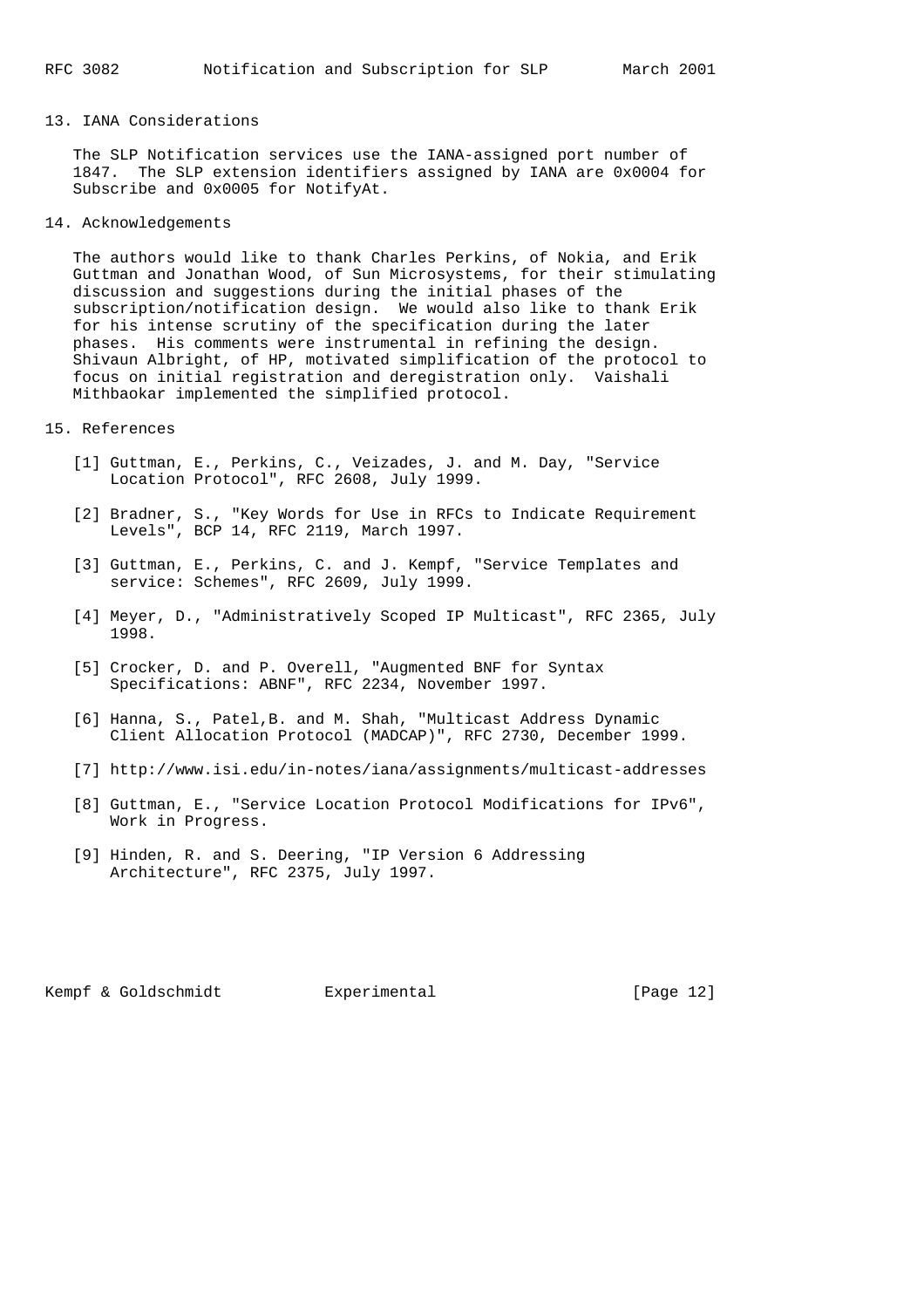16. Author's Addresses

 James Kempf Sun Microsystems UMPK15-214 901 San Antonio Rd. Palo Alto, CA 94040 USA

 Phone: +1 650 786 5890 EMail: james.kempf@sun.com

 Jason Goldschmidt Sun Microsystems UMPK17-202 901 San Antonio Rd. Palo Alto, CA 94040 USA

 Phone: +1 650 786 3502 EMail: jason.goldschmidt@sun.com

Kempf & Goldschmidt Experimental [Page 13]